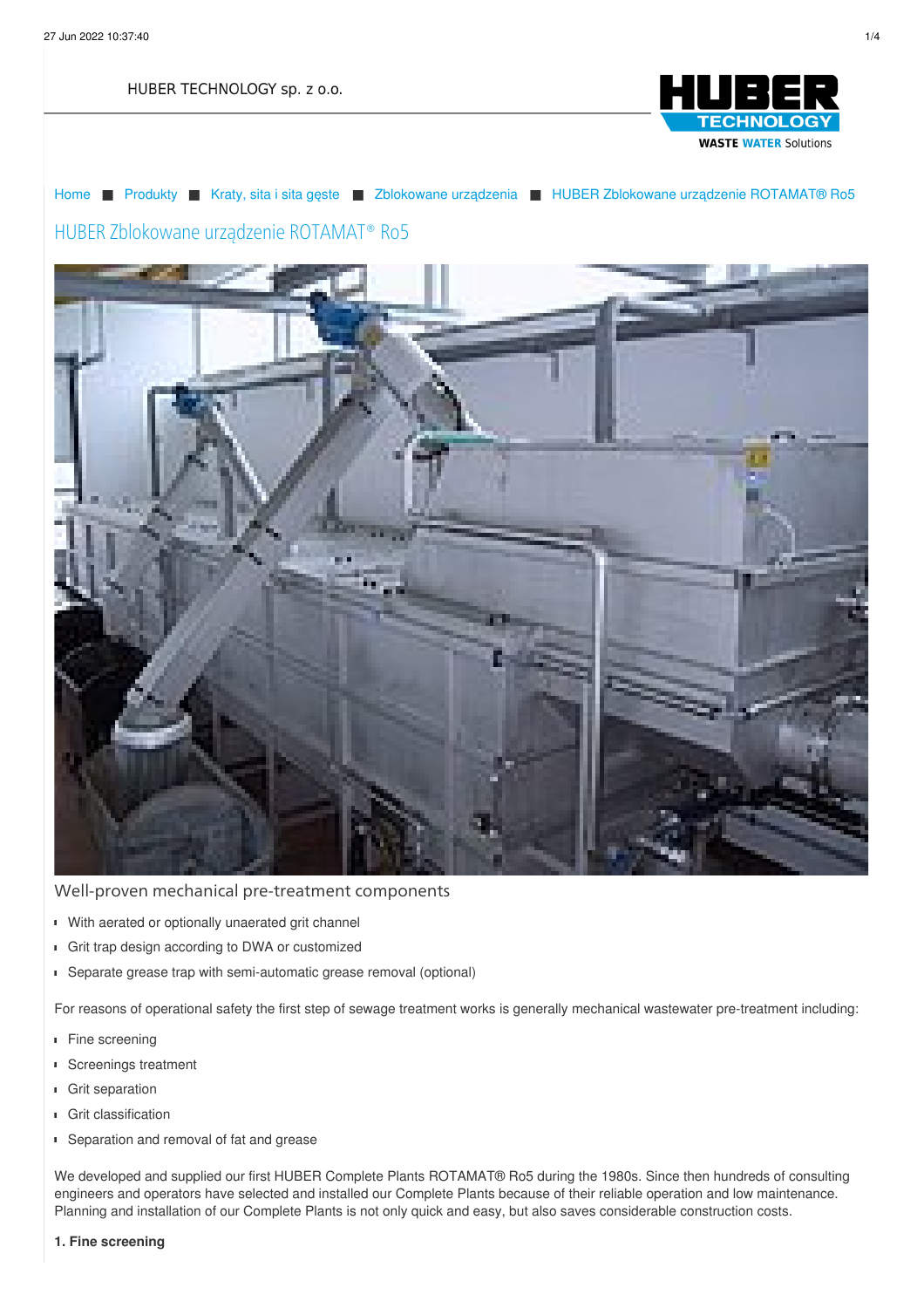#### 27 Jun 2022 10:37:40 2/4

Depending on the specific conditions and data, such as peak flow, screenings load and grit load, one of the following screens is selected:

- ROTAMAT<sup>®</sup> Fine Screen Ro 1 Bar spacing 6 or 10 mm
- ROTAMAT® Rotary Drum Fine Screen Ro 2 / RPPS Bar spacing 1 - 6 mm
- ROTAMAT® Micro Strainer Ro 9 Bar spacing 1 - 6 mm
- HUBER Belt Screen EscaMax<sup>®</sup> Perforation 1 - 10 mm
- STEP SCREEN® SSE  $\mathbf{u}$  . Slot width 3 / 6 mm

## **2. Screenings treatment**

- Fine Screen Ro 1 / Rotary Drum Fine Screen Ro 2 / RPPS / Micro Strainer Ro 9 All ROTAMAT® Screens include a screenings press. Screenings washing with IRGA (optional) Dewatering and compaction in integrated screenings press Solids concentration of screenings: Up to 45 % DS.
- STEP SCREEN® SSF, Belt Screen EscaMax® A separate Screenings Wash Press WAP is usually installed behind a Step Screen®. Solids concentration of screenings, depending on the WAP type used: Up to 50 % DS.

## **3. Grit separation**

The grit channels of our ROTAMAT® Complete Plants are designed in accordance with international standards or the customer's specific requirements. The grit channels are available as aerated or optionally unaerated units. The selection of the grit channel type (aerated or unaerated) depends on various criteria, such as the storm/dry weather flow ratio or whether further grit treatment systems are planned.

## **4. Grit removal and discharge**

The settled grit is collected from the bottom of the grit channel with a horizontal grit screw. An inclined grit screw conveys, agitates and dewaters the collected grit. The classified grit slides from the upper end of the inclined screw into a RoSF 4/t Grit Washer.

## **5. Grease separation and removal (optional)**

Separation of fats and grease is only available when used with aerated grit channels. The grease is collected in a separate chamber with the partition between the grit trap chamber and grease chamber consisting of a slotted scum board. In contrast to many competitors, the floating fats and oils are skimmed off the water surface with a paddle scraper that is slowly pulled with a stainless steel rope. The paddle is shaped so that it removes virtually all floating matter from the grease trap. Anaerobic degradation of fat and grease and therefore odour nuisance, is thus prevented.

## Korzyści

## THE BENEFITS OF OUR HUBER COMPLETE PLANT ROTAMAT® RO5

Complete and compact headwork unit performing the following process steps:

- **Fine screening**
- Screenings washing (optional)
- **Screenings dewatering**
- **Grit separation**
- Grit dewatering
- Grit trap aeration (optional)
- **Optional combination with grit washing**
- Grease separation and removal (optional)
- Removal efficiency in accordance with international standards (DWA) with Qmax: 90 % of 75 mesh grit (particle diameter 0.2 0.25 mm)
- Throughput capacity up to 300 l/s
- Separate grease chamber with semi-automatic grease removal (optional)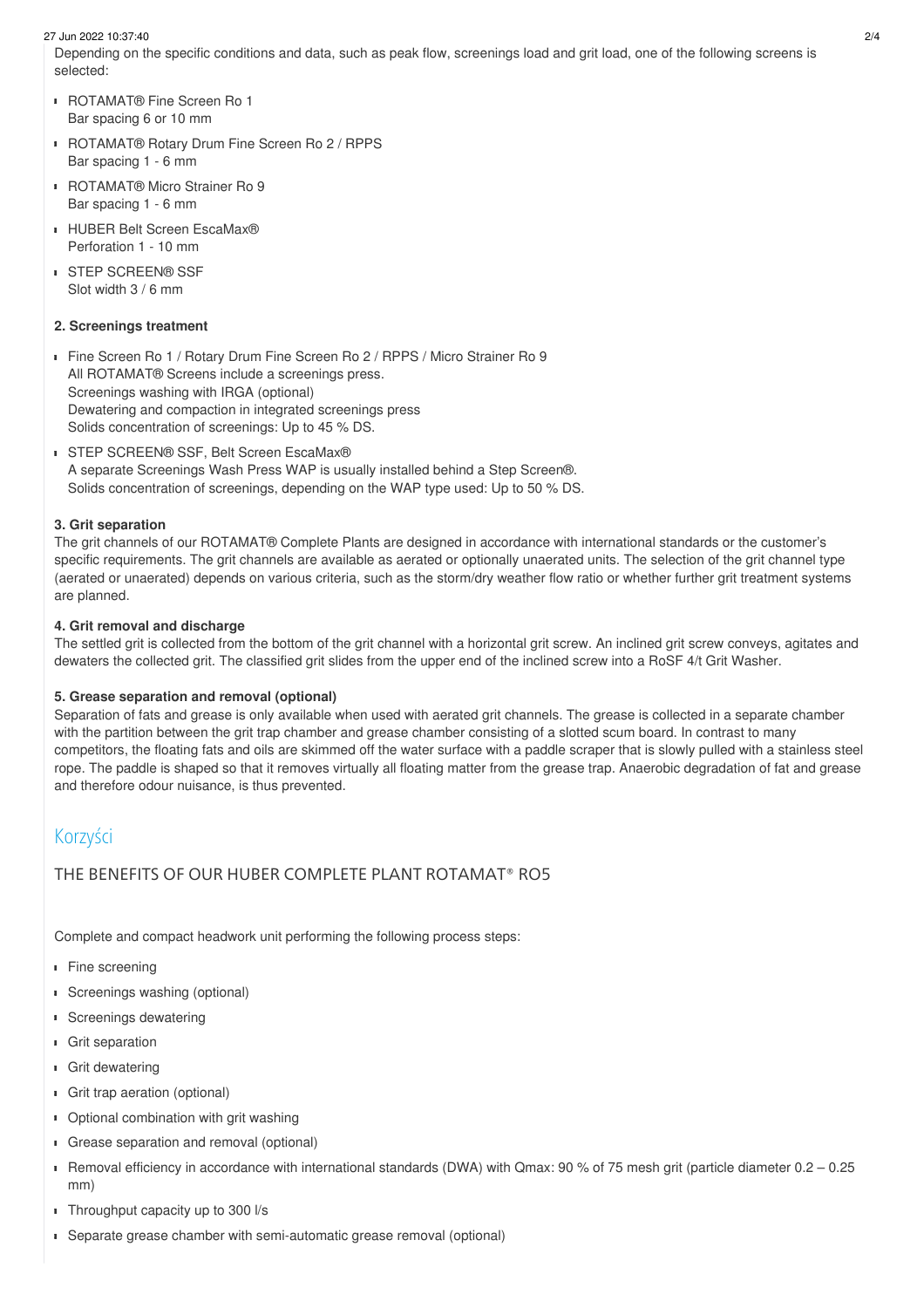#### 27 Jun 2022 10:37:40 3/4

- **Completely encased unit, no odor nuisance**
- **Frost protection for outdoor installation (optional)**
- Above-ground or underground installation
- **More than 800 installations**
- Completely made of stainless steel (including the classifying screw)

# Do pobrania

Brochure: [ROTAMAT®](/fileadmin/01_products/01_screens/01_rotamat_screens/04_ro5/pro_ro5_en.pdf) Complete Plant Ro 5 [pdf, 816 KB]

# Przykłady wdrożeń

- When big ROTAMAT<sup>®</sup> Ro5 machines find their place
- Grit washing in grit trap: [Complete](/pl/huber-report/ablage-berichte/grit-separation-and-treatment/grit-washing-in-grit-trap-complete-plant-plus-grit-washing-plant.html) Plant plus grit washing plant
- [Labour](/pl/huber-report/ablage-berichte/greenbuildings/labour-camp-jebel-ali-dubai.html) Camp Jebel Ali, Dubai
- **[Romanos](/pl/huber-report/ablage-berichte/greenbuildings/romanos-hotel-greece.html) Hotel Greece**

# Rysunek schematyczny



Media